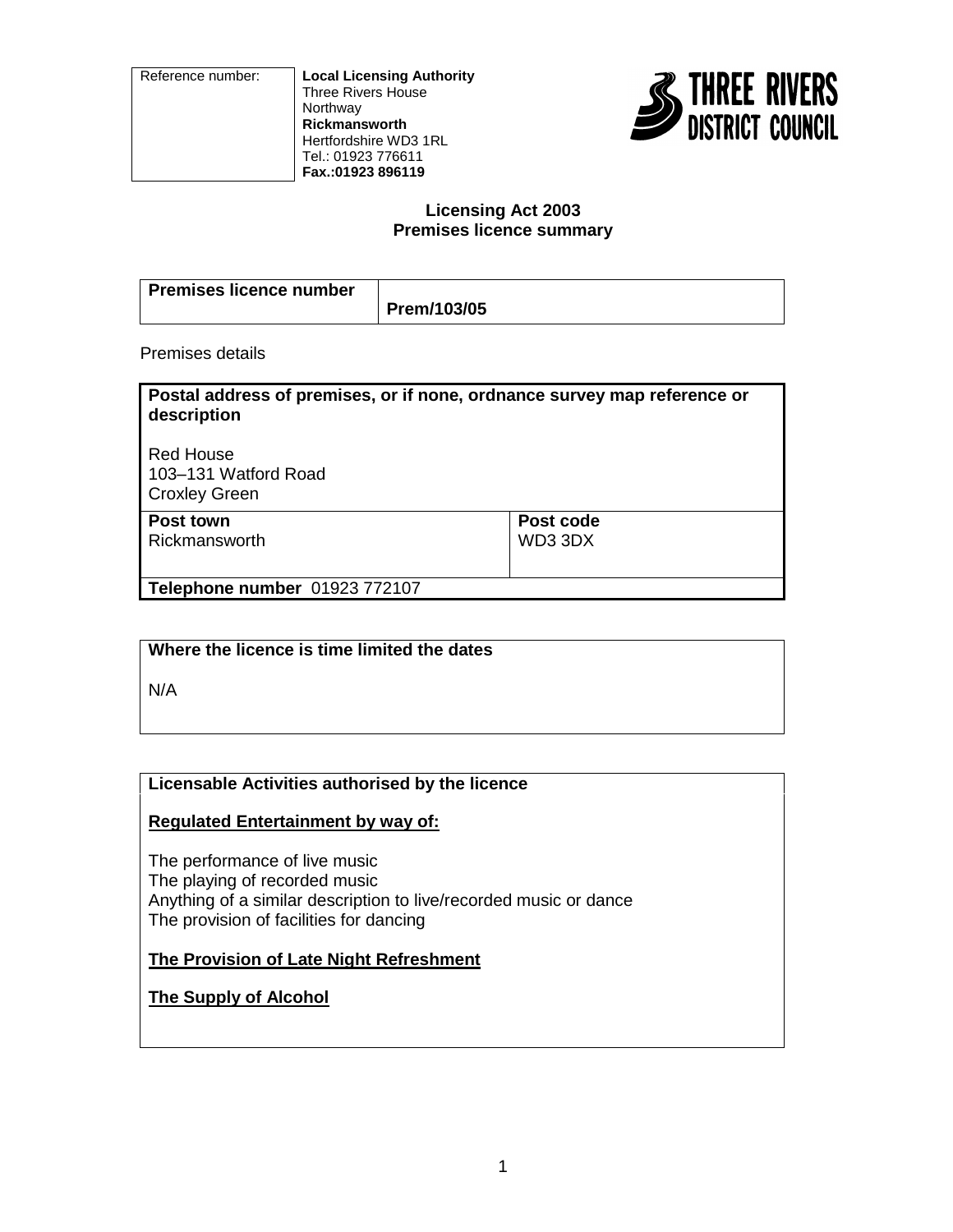| The times the licence authorises the carrying out of licensable activities                                                                                                                                                                                                                |                                                       |  |
|-------------------------------------------------------------------------------------------------------------------------------------------------------------------------------------------------------------------------------------------------------------------------------------------|-------------------------------------------------------|--|
| <b>Regulated Entertainment by way of:</b>                                                                                                                                                                                                                                                 |                                                       |  |
| The performance of live music:<br>Monday to Thursday<br><b>Friday to Saturday</b><br>Sunday                                                                                                                                                                                               | $11:00 - 23:00$<br>$11:00 - 00:00$<br>$11:00 - 22:30$ |  |
| Non Standard Timings: See Times for Supply of Alcohol                                                                                                                                                                                                                                     |                                                       |  |
| The playing of recorded music:<br>Monday to Saturday<br>Sunday                                                                                                                                                                                                                            | $11:00 - 23:00$<br>$11:00 - 22:30$                    |  |
| Non Standard Timings: See Times for Supply of Alcohol                                                                                                                                                                                                                                     |                                                       |  |
| Anything of a similar description to live/recorded music or dance:<br>Monday to Thursday<br><b>Friday to Saturday</b><br>Sunday                                                                                                                                                           | $11:00 - 23:00$<br>$11:00 - 00:00$<br>$11:00 - 22:30$ |  |
| Non Standard Timings: See Times for Supply of Alcohol                                                                                                                                                                                                                                     |                                                       |  |
| The provision of facilities for dancing:<br>Monday to Thursday<br><b>Friday to Saturday</b><br>Sunday                                                                                                                                                                                     | $11:00 - 23:00$<br>$11:00 - 00:00$<br>11:00 - 22:30   |  |
| Non Standard Timings: See Times for Supply of Alcohol.                                                                                                                                                                                                                                    |                                                       |  |
| Provision of late night refreshment:                                                                                                                                                                                                                                                      |                                                       |  |
| <b>Friday to Saturday</b>                                                                                                                                                                                                                                                                 | $23:00 - 00:00$                                       |  |
| Non Standard Timings: See Times for Supply of Alcohol                                                                                                                                                                                                                                     |                                                       |  |
| The supply of alcohol:                                                                                                                                                                                                                                                                    |                                                       |  |
| Monday to Thursday<br><b>Friday to Saturday</b><br>Sunday                                                                                                                                                                                                                                 | $11:00 - 23:00$<br>$11:00 - 00:00$<br>$11:00 - 22:30$ |  |
| Non Standard Timings:<br>Christmas Eve until 00:00 hours.                                                                                                                                                                                                                                 |                                                       |  |
| One extra hour on:- Christmas Day, Boxing Day, New Year's Day, St George's<br>Day, Maundy Thursday, Good Friday, Easter Saturday, Easter Sunday and the<br>Friday, Saturday and Sunday preceding the Spring and August Bank Holidays,<br>and on any other day, declared a public holiday. |                                                       |  |
| New Year's Eve/New Year's Day: from the end of permitted hours on New Year's                                                                                                                                                                                                              |                                                       |  |

New Year's Eve/New Year's Day: from the end of permitted hours on New Year's Eve to the start of permitted hours on the following day (or, if there are no permitted hours on the following day, midnight on 31 December).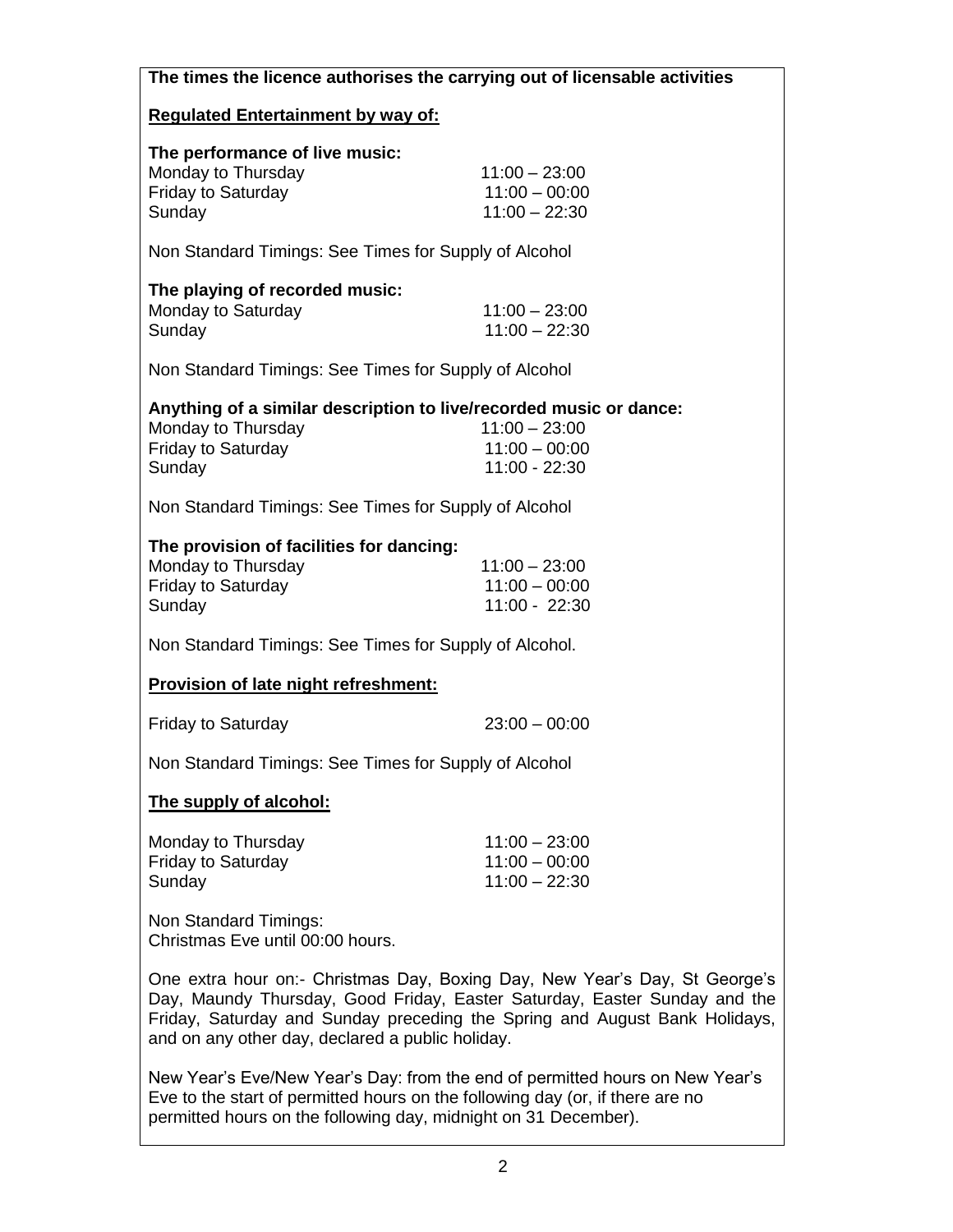## **The opening hours of the premises**

| Monday - Thursday | $11:00 - 23:30$ |
|-------------------|-----------------|
| Friday & Saturday | $11:00 - 00:30$ |
| Sunday            | $11:00 - 23:00$ |

Non Standard Timings: The premises will be allowed to remain open for an extra 30 minutes after the last permitted sale of alcohol.

#### **Where the licence authorises supplies of alcohol whether these are on and/or off supplies**

On / Off Supplies

# **Name, (registered) address of holder of premises licence**

Greene King Retailing Ltd. Abbot House PO Box 337 Bury St. Edmunds **Suffolk** IP33 1QW

Telephone: 01284 714140

#### **Registered number of holder, for example company number, charity number (where applicable)**

Company Number: 5265451

### **Name of designated premises supervisor where the premises licence authorises the supply of alcohol**

Emma Darley

# **State whether access to the premises by children is restricted or prohibited**

Restricted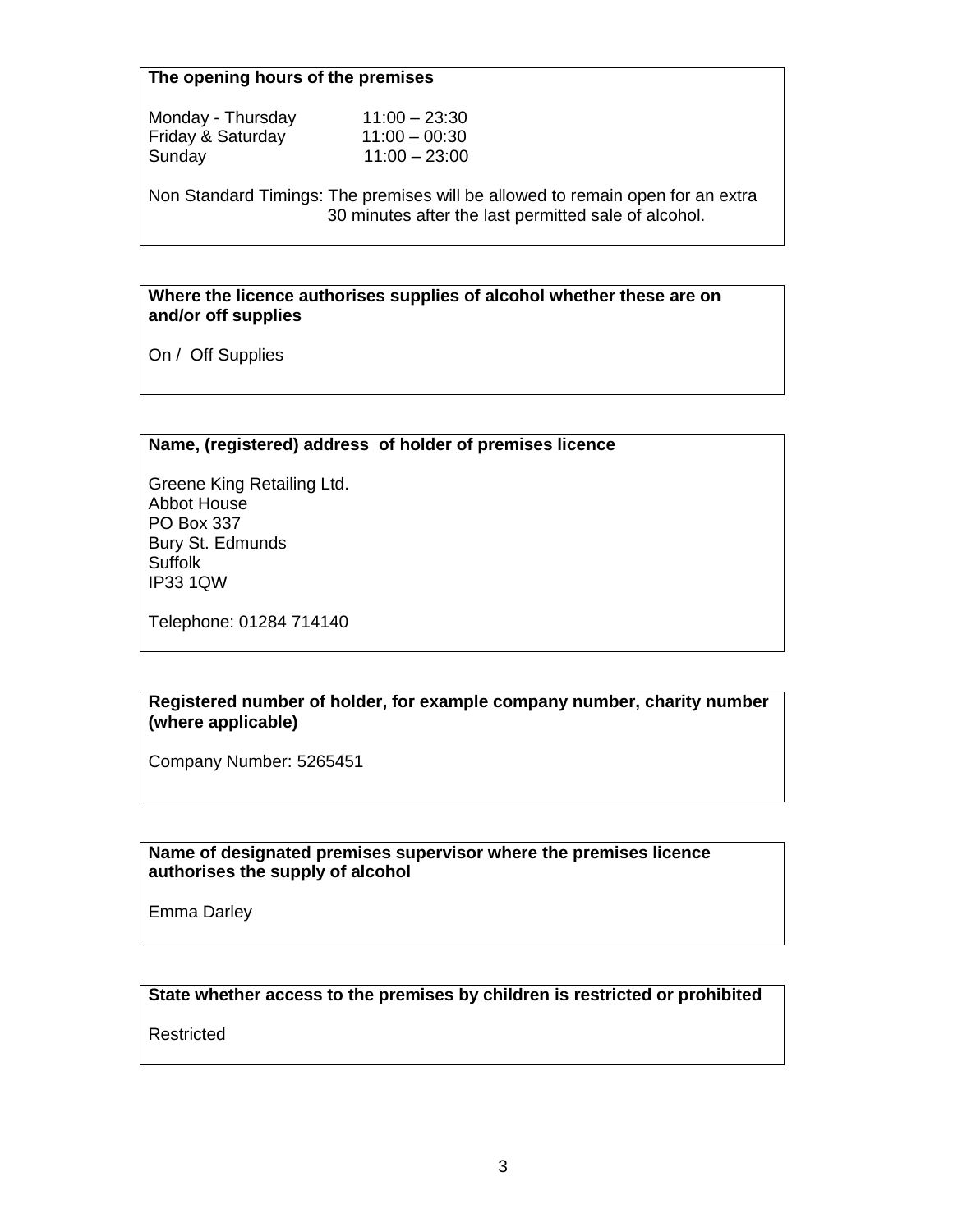#### **Annex 1 - Mandatory conditions**

- 1. No supply of alcohol shall be made under this Premises Licence at a time:
	- (a) when there is no designated premises supervisor in respect of the Premises Licence.
	- (b) when the designated premises supervisor does not hold a personal licence or his or her personal licence is suspended.
- 2. Every supply of alcohol under the Premises Licence shall be made or authorised by a person who holds a personal licence.

# **Additional Mandatory Licensing Conditions**

**As a result of the Policing and Crime Act 2009 additional mandatory conditions now apply to all premises licences and club premises certificates. These additional conditions are listed below and came into effect from 6th April 2010 and 1st October 2010**

- 1. (1) The responsible person shall take all reasonable steps to ensure that staff on relevant premises do not carry out, arrange or participate in any irresponsible promotions in relation to the premises.
	- (2) In this paragraph, an irresponsible promotion means any one or more of the following activities, or substantially similar activities, carried on for the purpose of encouraging the sale or supply of alcohol for consumption on the premises in a manner which carries a significant risk of leading or contributing to crime and disorder, prejudice to public safety, public nuisance, or harm to children–
		- (a) games or other activities which require or encourage, or are designed to require or encourage, individuals to–
			- (i) drink a quantity of alcohol within a time limit (other than to drink alcohol sold or supplied on the premises before the cessation of the period in which the responsible person is authorised to sell or supply alcohol), or
			- (ii) drink as much alcohol as possible (whether within a time limit or otherwise);
		- (b) provision of unlimited or unspecified quantities of alcohol free or for a fixed or discounted fee to the public or to a group defined by a particular characteristic (other than any promotion or discount available to an individual in respect of alcohol for consumption at a table meal, as defined in section 159 of the Act);
		- (c) provision of free or discounted alcohol or any other thing as a prize to encourage or reward the purchase and consumption of alcohol over a period of 24 hours or less;
		- (d) provision of free or discounted alcohol in relation to the viewing on the premises of a sporting event, where that provision is dependent on–
			- (i) the outcome of a race, competition or other event or process, or
			- (ii) the likelihood of anything occurring or not occurring;
		- (e) selling or supplying alcohol in association with promotional posters or flyers on, or in the vicinity of, the premises which can reasonably be considered to condone, encourage or glamorise anti-social behaviour or to refer to the effects of drunkenness in any favourable manner.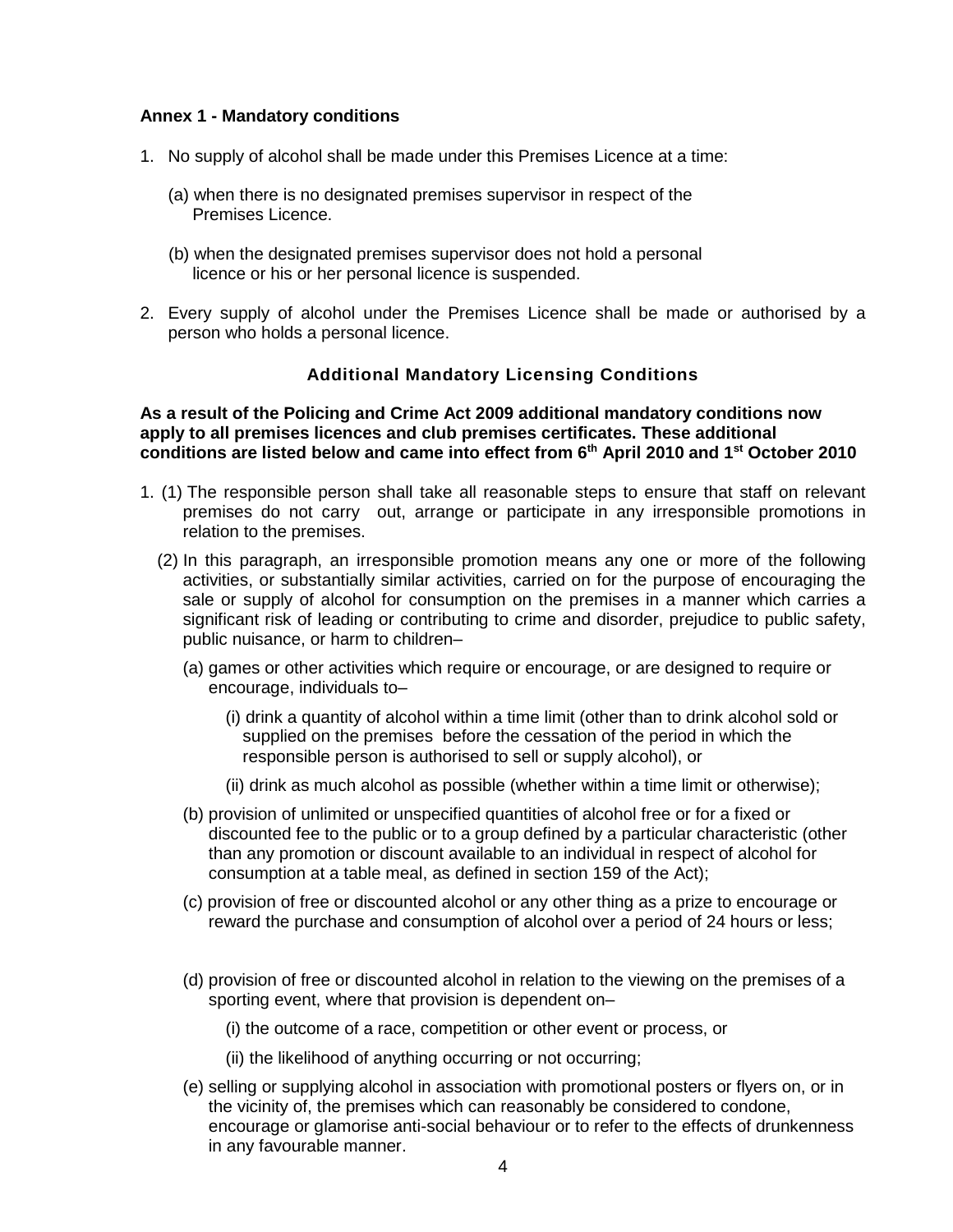- 2**.** The responsible person shall ensure that no alcohol is dispensed directly by one person into the mouth of another (other than where that other person is unable to drink without assistance by reason of a disability).
- 3. The responsible person shall ensure that free tap water is provided on request to customers where it is reasonably available.
- 4. (1) The premises licence holder or club premises certificate holder shall ensure that an age verification policy applies to the premises in relation to the sale or supply of alcohol.
	- (2) The policy must require individuals, who appear to the responsible person to be under 18 years of age (or such older age as may be specified in the policy), to produce on request, before being served alcohol, identification bearing their photograph, date of birth and a holographic mark.
- 5. The responsible person shall ensure that–
	- (a) where any of the following alcoholic drinks is sold or supplied for consumption on the premises (other than alcoholic drinks sold or supplied having been made up in advance ready for sale or supply in a securely closed container) it is available to customers in the following measures–
		- (i) beer or cider: ½ pint;
		- (ii) gin, rum, vodka or whisky: 25 ml or 35 ml; and
		- (iii) still wine in a glass: 125 ml; and
	- (b) customers are made aware of the availability of these measures.

# **Annex 2 - Conditions consistent with the Operating Schedule**

#### **a) General – all four licensing objectives (b,c,d,e):**

- Additional training for all house managers on dealing with illegal activities and aggressive customers.
- To join Pub watch (if scheme exists)
- Sensible drinking policy and training in place restrictions on discounting and promotions, sale to under 18s and drunks.
- Additional training on communicating with customers when service is refused for no proof of ID.
- Additional training on communicating with customers when service is refused for drunkenness.

# **b) The prevention of crime and disorder:**

- Additional training for all house managers on dealing with illegal activities and aggressive customers.
- Sensible drinking policy and training in place.
- Joining Pub watch will permit the DPS to have up to the minute information on local issues and National Support, which will forge better communications with Police.
- Additional training on communicating with customers when service is refused for drunkenness.

#### **c) Public safety:**

- This is a family orientated business, which is reflected in the customer base.
- Increased supervision of the trading area by management, staff and glass collectors.
- Sensible drinking policy and training in place.
- To join a Pub watch will facilitate the exclusion of known troublemakers, thus making the pub safer.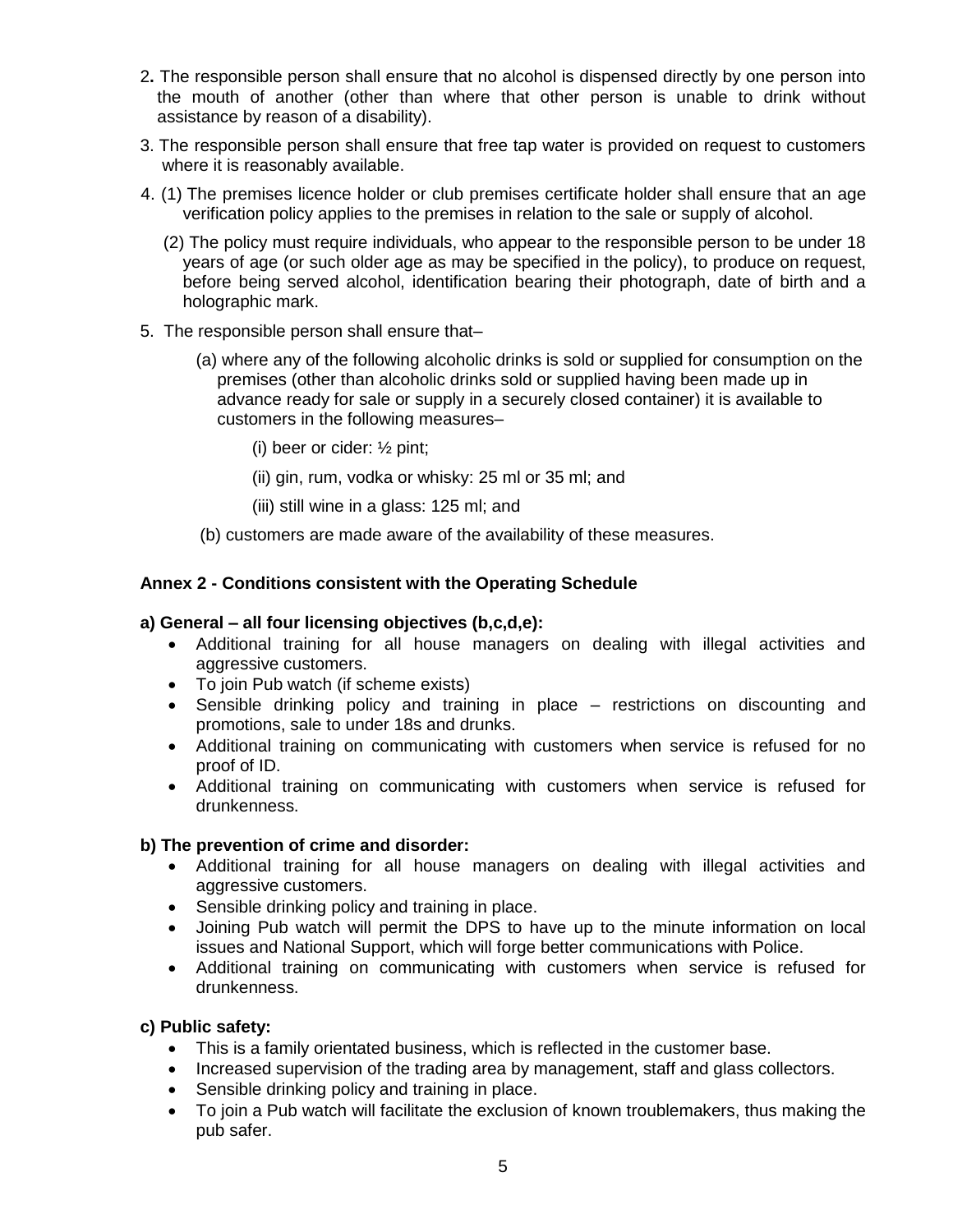# **d) The prevention of public nuisance:**

- Membership of Pub watch (if scheme exists)
- No external drinking after 23:00
- 'Please leave quietly' signage displayed
- Delivery and collection times not to be changed.
- Sensible drinking policy and training in place.
- Additional training on communicating with customers when service is refused for drunkenness.
- No external regulated entertainment.
- External background music to be turned off at 21:00.
- All windows and external doors to be kept shut during live performances save for customer access and egress.

#### **e) The protection of children from harm:**

- No children to be allowed on site after 22:00
- Minimum signage to be displayed on the AWPs
- Audited proof of age scheme to be in place.
- A family orientated business.
- Additional training on communicating with customers when service is refused for no proof of ID.

#### **Annex 3 - Conditions attached after a hearing by the licensing authority:**

## **Determined on:** 22nd September 2005

**Decision:** Licence granted in the terms set out above subject to the following conditions:

- 1. The conditions of the present Music and Dancing licence to transfer unaltered.
- 2. Late night refreshment to be available indoors only until midnight on Fridays and Saturdays.
- 3. No external background music or regulated entertainment.
- 4. No external drinking after 23:00 hours.
- 5. All windows and external doors will be kept shut during live performance, save for customer access and egress.
- 6. Prominent, clear and legible notices to be displayed at all exits requesting the public to respect the needs of local residents, including not parking in the neighbouring side roads, and to leave the premises and the area quietly.

**Reasons for Decisions:** The Prevention of Public Nuisance.

### **Annex 4 – Plans**

New plan submitted on 1<sup>st</sup> February 2010, Drawing No. 004 E dated January 2010

#### **Amendments:**

01/10/2009 - Variation of Designated Premises Supervisor (DPS)

01/02/2010 - Minor Variation by way of amended plan